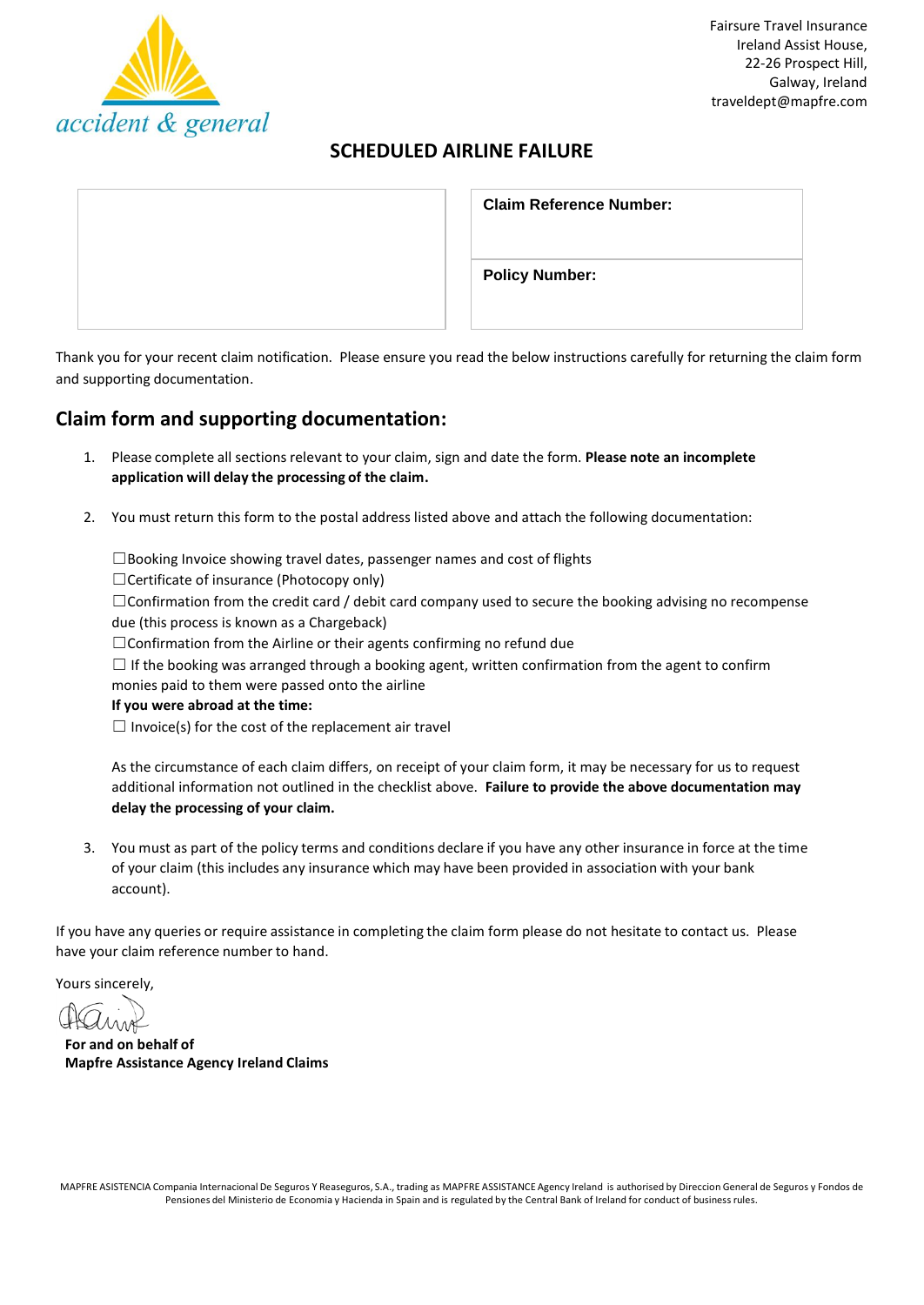

## **SCHEDULED AIRLINE FAILURE CLAIM FORM**

#### **Claim Reference Number:**

**Policy Number:**

(Please see first page of claim form for your reference)

(Please see first page of claim form for your policy number)

### **DATA PROTECTION**

We will ask you to provide some specific information regarding the medical condition or injury giving rise you your claim, and also regarding current or past medical conditions for you and, where relevant, for your fellow travellers close relatives or close business associate. We will only use sensitive information for the specific purpose you provide it, including to validate and administer your claim, and to provide the services described in the policy. This may include sharing with service providers, and of you have travelled outside the European Economic Area 'EEA', it may be necessary for us to transfer your data and share with service providers outside the EEA/ Further information about how data is used and shared can be found on our privacy policy o[n www.mapfreassistance.ie/gdpr.](http://www.mapfreassistance.ie/gdpr)

You must ensure that you only provide sensitive information amount other people where you have the consent or legal right to do so.

### **Do you provide your consent for such use, transfer and sharing of the data you provide?**

Note, if you do not wish to provide consent, this prevents us from providing cover under the policy and we are hereby released from any liability for your claim.

## **SECTION A CLAIMANT DETAILS** Title: Gender: Forename: Surname: Surname: Surname: Surname: Surname: Surname: Surname: Surname: Surname: Surname: Surname: Surname: Surname: Surname: Surname: Surname: Surname: Surname: Surname: Surname: Surname: Surname: Surname: Surna Date of Birth:  $\qquad \qquad \qquad$  Date of Birth: Address: Note and the Mumber: Note and the Mumber: Home Phone Number: Work Phone Number: Mobile Number: Email Address: **TRIP DETAILS** Tour operator: Booking agent: Destination: **Destination: Destination: Destination: Destination: Destination: Destination: Destination: Destination: Destination: Destination: Destination: Destination: Destination: Destination:** Departure date:  $\qquad \qquad$  |  $\qquad \qquad$  Return date:

### **SECTION B**

#### **ANY OTHER INSURANCE DETAILS:**

Travel Insurance policy? YES □NO□

Insurance with your bank account / bank card? YES  $\Box$  NO $\Box$ 

Any other insurance policy which may cover this loss? YES  $\Box$  NO $\Box$ 

If Yes to any of the above, please provide Company Name & Policy Number:

#### **PREVIOUS CLAIMS HISTORY:**

#### Have you made ANY insurance claim in the past 3 years? (If yes, please provide details below) YES/NO

| Year | <b>Type Of Claim</b> | <b>Amount Claimed</b> | Company |  |
|------|----------------------|-----------------------|---------|--|
|      |                      |                       |         |  |
|      |                      |                       |         |  |

MAPFRE ASISTENCIA Compania Internacional De Seguros Y Reaseguros, S.A., trading as MAPFRE ASSISTANCE Agency Ireland is authorised by Direccion General de Seguros y Fondos de Pensiones del Ministerio de Economia y Hacienda in Spain and is regulated by the Central Bank of Ireland for conduct of business rules.